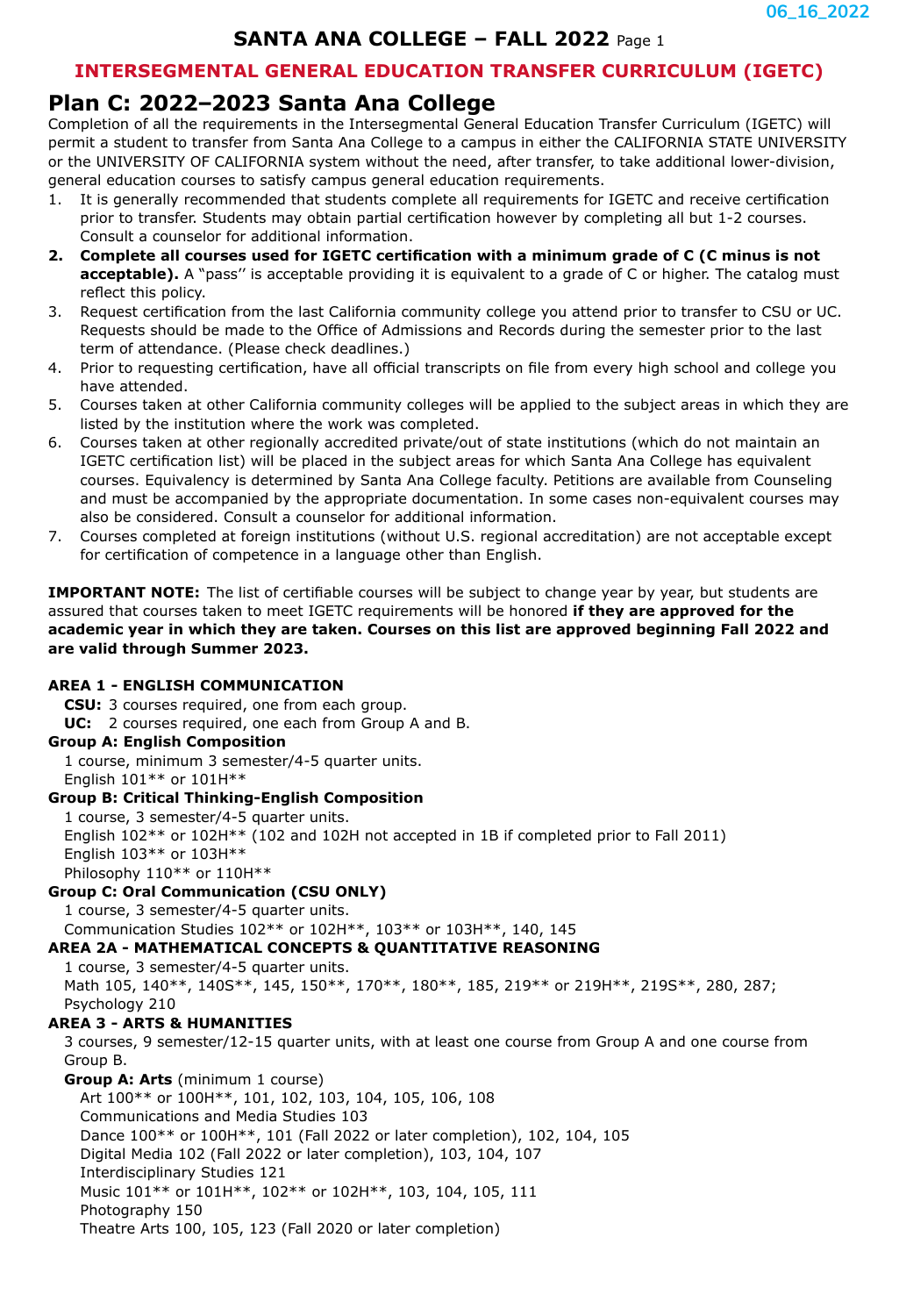## **SANTA ANA COLLEGE – FALL 2022** Page 2

**Group B: Humanities** (minimum 1 course) American Sign Language 111, 116, 210 Chinese 102 Digital Media 105 English 102\*\* or 102H\*\*, 220, 231, 232, 233A or 233B or 233C, 241, 242, 243, 245, 246, 270 (Fall 2020 or later completion), 271, 272, 278 French 102, 201\*\* or 201H\*\*, 202\*\* or 202H\*\* History 101\*\* or 101H\*\*, 102\*\* or 102H\*\*, 150, 151, 153,163\* Interdisciplinary Studies 200 Italian 121 Japanese 102 Philosophy 106\*\* or 106H\*\*, 108, 112, 118 Spanish 102\*\* or 102H\*\*, 195A, 195B, 201\*\* or 201H\*\*, 202\*\* or 202H\*\* Vietnamese 102 **AREA 4 - SOCIAL & BEHAVIORAL SCIENCES** 3 courses, 9 semester/12-15 quarter units from at least 2 disciplines or an interdisciplinary sequence. Anthropology 100\*\* or 100H\*\*, 103, 104\*\* or 104H\*\*, 105, 125 Asian American Studies 150 Biology 200 Black Studies 150 Chicano Studies 150 Child Development 107\*\* Communication Studies 206\*\* or 206H\*\* Communications and Media Studies 105\*\*, 111 Criminal Justice 101\*\* or 101H\*\* Economics 120, 121 English 104\*\* or 104H\*\* Environmental Studies 200 Ethnic Studies 02\*\* or 102H\*\*, 150\*\* or 150H\*\*, 1 Geography 100\*\* or 100H\*\*, 102\*\*, 140 History 101\*\*, 101H\*\*, 102\*\*, 102H\*\*, (101, 101H, 102, 102H Fall 2013 or later completion), 105, 118, 120\*\* or 120H\*\*, 121\*\* or 121H\*\*, 123, 124\*\* or 124H\*\*, 125, 127, 133, 140, 146, 163\*, 181 Interdisciplinary Studies 117H, 155 Law 100 (Fall 2020 or later completion) Paralegal 100 (Fall 2021 or later completion) Political Science 101\*\* or 101H\*\*, 200\*\* or 200H\*\*, 201, 220, 235 Psychology 100\*\* or 100H\*\*, 140, 157\*\*, 160, 170, 200, 219, 230, 240, 250 Sociology 100\*\* or 100H\*\*, 140\*\* or 140H\*\*, 240 Women's Studies 101, 102 **AREA 5 - PHYSICAL & BIOLOGICAL SCIENCES** At least 2 courses, 7-9 semester/9-12 quarter units with one Physical Science course and one Biological Science course; at least one must include a corresponding laboratory (Group C) **Group A: Physical Science** (1 course) Astronomy 109, 110\*\* Chemistry 109\*\*, 115, 119\*\*, 209\*\*, 210, 219\*\* or 219H\*\*, 229 Earth Science 110\*\* or 110H\*\*, 115\*\*, 150\*\* or 150H\*\* Environmental Studies 140 Geography 101\*\*, 130 Geology 101\*\*, 140, 150\*\* or 150H\*\*, 201 Physical Science 115, 117\*\* Physics 109\*\*, 210\*\*, 211\*\*, 217\*\*, 227\*\*, 237\*\*, 279\*\*, 289\*\* **Group B: Biological Science** (1 course) Anthropology 101 Biology 109\*\* or 109H\*\*, 111, 115, 139\*\*, 149 (Fall 2017 or later completion), 177, 190, 211\*\*, 212, 214, 229\*\*, 239, 249, 259 Environmental Studies 259 Psychology 200 (Fall 2017 or later completion) **Group C: Laboratory Activity** Anthropology 101L Astronomy 140 Biology 109L, 111, 115, 139\*\*, 149 (Fall 2017 or later completion), 190L, 211\*\*, 212, 214, 229\*\*, 239, 249, 259 Chemistry 109\*\*, 115, 119\*\*, 209\*\*, 210, 219\*\* or 219H\*\*, 229